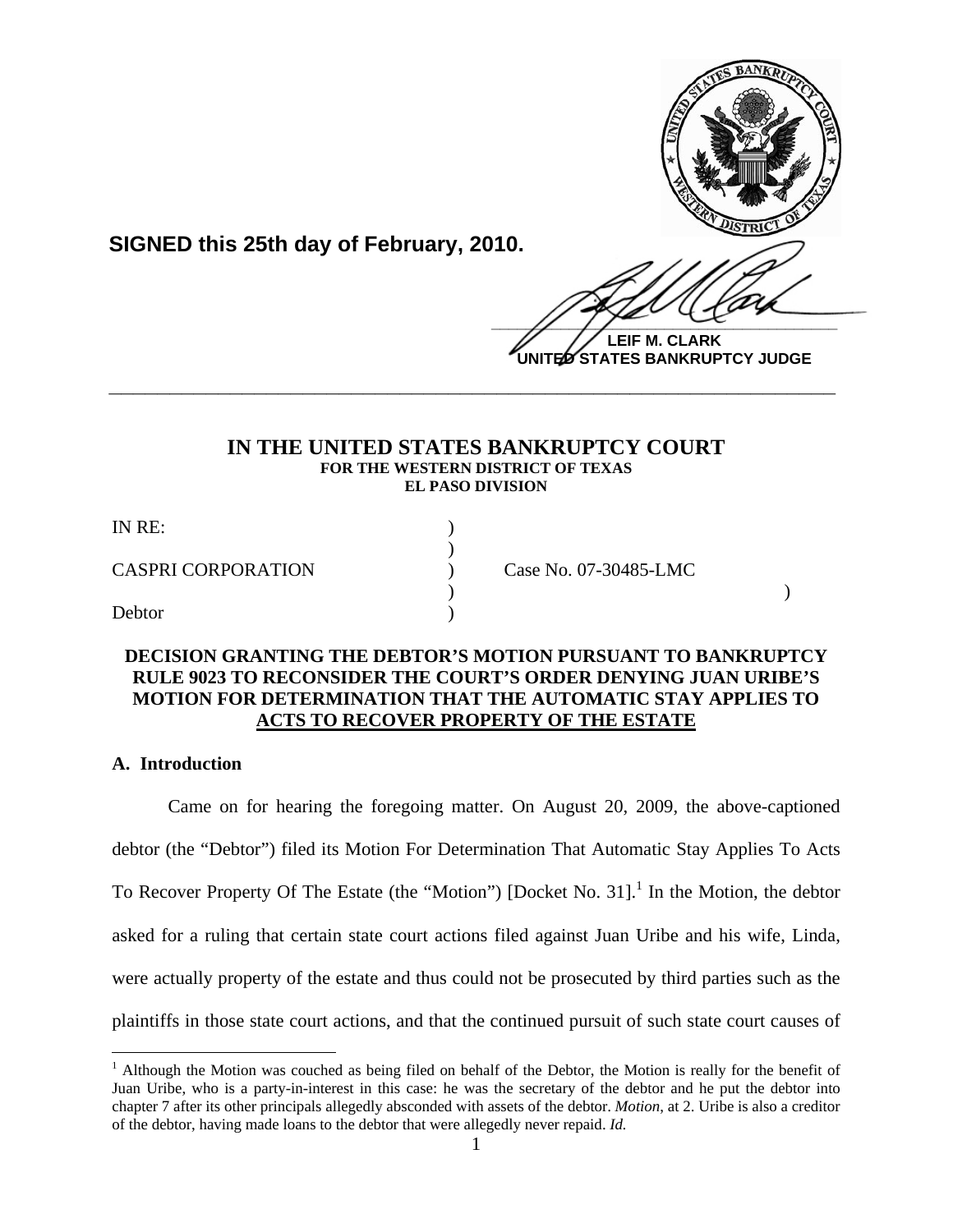action by those plaintiffs would be in violation of the automatic stay.<sup>2</sup> On September 3, 2009, the chapter 7 trustee for the estate (the "Trustee") – Randy Osherow – filed a motion to settle the estate's claims against Juan and Linda Uribe (the "Settlement Motion") [Docket No. 33], in effect selling whatever claims the estate might have against the Uribes, including causes of action of the kind considered to be property of the estate under Fifth Circuit law (such as, by way of example only, alter ego causes of action), to the Uribes for a monetary consideration. Juan and Linda were co-defendants, along with the Debtor, in four state court lawsuits in which the plaintiffs were (a) Jaguar Investments, (b) Juan Licon d/b/a National Carpet, (c) Rene and Gabriela Luna (filed in 2006), and (d) Nick Delgado (suing Javier Carrera, who filed a thirdparty complaint against Mr. Uribe only). The Trustee intervened in three of the state court lawsuits. *See Motion, Exs. A-C*. On September 22, 2009, Rene and Gabriel Luna (together, the "Lunas") filed a response to the Motion [Docket No. 35] and, two days later, on September 24, 2009, the Lunas also filed a response to the Settlement Motion [Docket No. 36]. On October 9, 2009, the Uribes filed a reply in support of both the debtor's Motion and the trustee's Settlement Motion [Docket No. 39]. $3$  No other party filed any papers with respect to either the Motion or the Settlement Motion.

On October 15, 2009, the court held a hearing (the "October Hearing") on both the Motion and the Settlement Motion. After some wrinkles were ironed out, the court approved a modified version of the Settlement Motion. As noted above, the only state court plaintiffs that filed any response to the Motion and that made any oral argument at the October Hearing were the Lunas, who were intent on continuing their lawsuit against the Uribes individually in state

 $2^2$  The Motion is mischaracterized as a request that the bankruptcy court essentially extend the automatic stay to the causes of action that have been filed against the Uribes in state court. What the Motion really seeks was a determination that the state court claims against the Uribes are property of the debtor's estate under 11 U.S.C. § 541. Although it is certainly within the Uribes' discretion to ask the court to extend the automatic stay in their own behalf, pursuant to  $\S 105(a)$ , they have not done so here.

 $3$  Again, the reply was couched as being filed on behalf of the Debtor but it was clearly filed on behalf of the Uribes.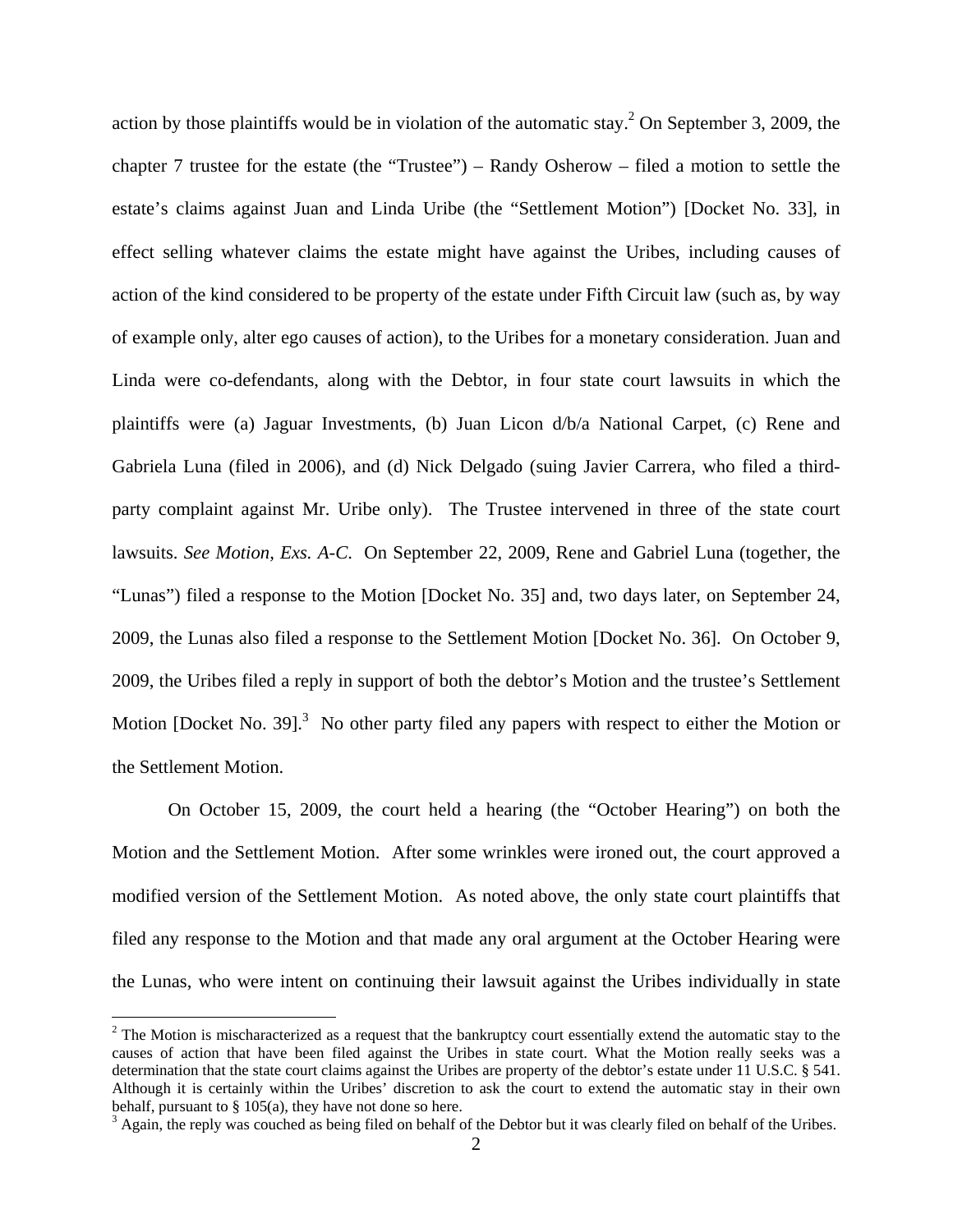court, to the extent their claims against the Uribes were determined to be not property of the estate. At the October Hearing, it came to light that, on October 9, 2009, the Lunas filed a number of pleadings (the "October 9 Pleadings") in the state court lawsuit, one of which was an amended state court complaint (the "Amended Complaint"). The October 9 Pleadings were *not*  provided to the court prior to the hearing on October 15, 2009. Instead, the October 9 Pleadings were handed up as exhibits in support of the Lunas' objection at the hearing itself. Ultimately, at the October Hearing the parties agreed that they wanted the court to determine whether *any* of the Lunas' claims – including those alleged in the Amended Complaint – were property of the estate and therefore stayed.<sup>4</sup> After hearing the parties' arguments, the court reset the matter for ruling on November 4, 2009. On November 4, 2009, it came to light that the settlement agreement between the Trustee and the Uribes had not yet closed and, for this reason, the court reset the ruling for December 9, 2009.

On December 9, 2009, the court read into the record an oral ruling on the Motion. The transcript (the "Transcript") of the oral ruling was filed on December 22, 2009 [Docket No. 48]. Specifically, and as more fully described in the bench ruling, the court held that the claims asserted by the Lunas in the Amended Complaint were direct claims, and thus were not claims that belonged to the estate. As such, the Lunas' claims, *as alleged in the Amended Complaint*, were neither stayed by the automatic stay nor were they either settled or sold by the Trustee in the Settlement Motion. Consequently, the Lunas were permitted to proceed with their litigation in state court. The court was supplied a form of order by the prevailing party (the Lunas) which the court concluded was consistent with its bench ruling. The entered that order (the "Order") on December 21, 2009 [Docket No. 47]. On December 28, 2009, the Uribes filed a motion for

1

<sup>&</sup>lt;sup>4</sup> Although, at this point, because the Trustee and the Uribes entered into an approved settlement agreement, which has closed, the estate causes of action are no longer "stayed" but are now settled by the estate and, consequently, may no longer be asserted by any party, including the Trustee. Put another way, the Trustee has sold the estate's causes of action to the Uribes and no other party other than the Uribes, including the Trustee, may assert them.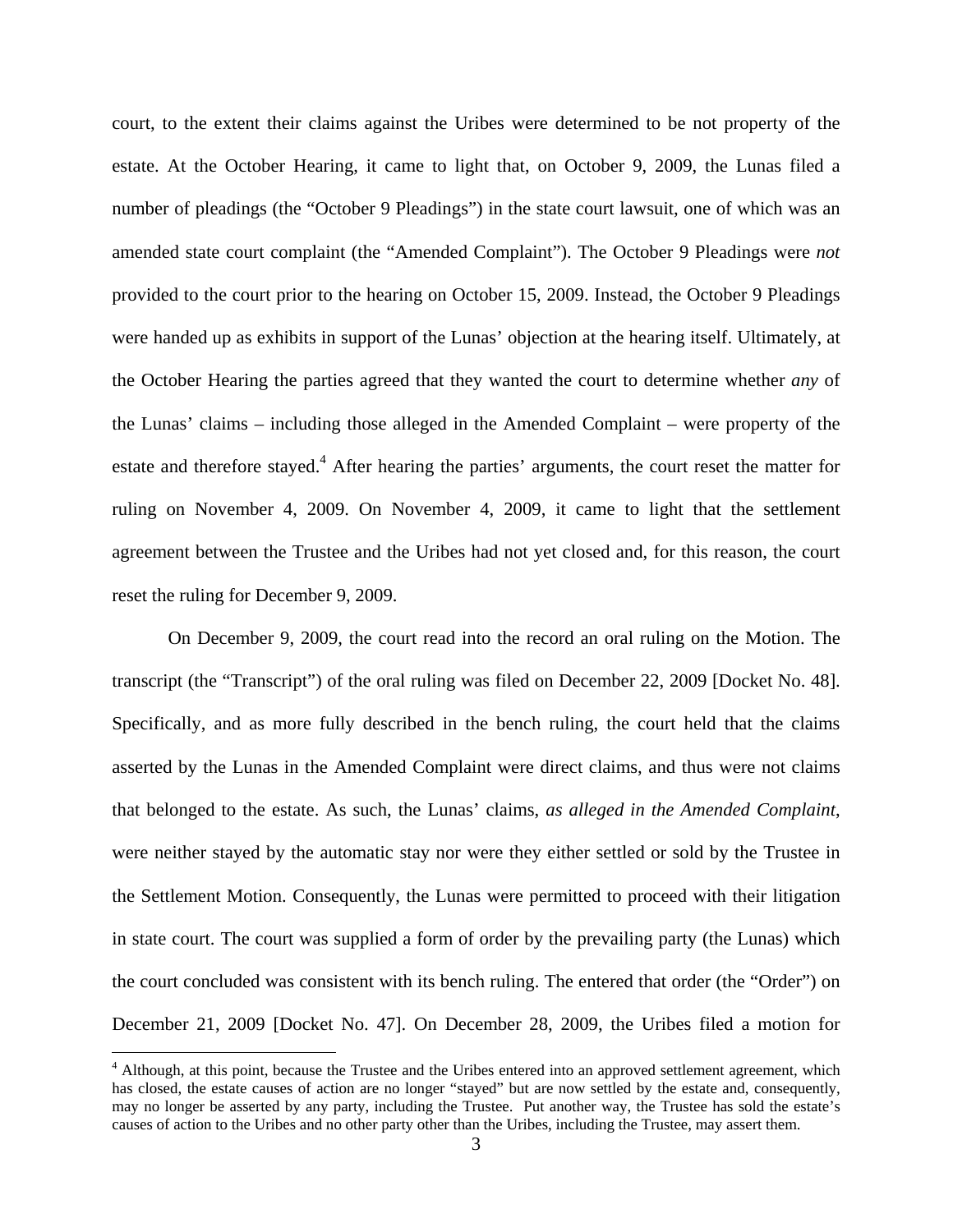reconsideration of the Order (the "Motion for Reconsideration").<sup>5</sup> On December 31, 2009, the Lunas filed a response [Docket No. 52]. On February 10, 2010, the court heard (the "February Hearing") the Motion for Reconsideration. This Decision is the court's ruling on the motion for reconsideration.

### **B. The Pleadings**

The Motion for Reconsideration was filed within 10 days of the Order and, thus, was filed pursuant to Federal Rule of Bankruptcy Procedure 9023 (and so is governed by the standards for altering or amending judgments under Rule 59 of the Federal Rules of Civil Procedure). The Motion for Reconsideration argues that the Order was too broad in that it denied the Motion in full instead of simply denying the Motion as it related to the Lunas' Amended Complaint. At the February Hearing, the parties represented to the court that there was indeed some confusion at the state court level in that it was not clear from the language of the Order as to whether any of the other claims asserted in the remaining state court cases against the Uribes could or could not go forward. The court will not reconsider the merits of its ruling as it relates specifically to the claims alleged in the Lunas' Amended Complaint, there being, in this court's view, no cognizable basis for doing so. However, the court will grant the Motion for Reconsideration with respect to claims not specifically addressed when the court ruled on December 9, 2009. The court makes this ruling less for the benefit of the parties and more for the benefit of the state court judges called upon to separate the wheat from the chaff. To that end, the court does here seek to *clarify* its original ruling.

### *The Motion*

The Motion describes the state court litigation pending against the Uribes in state court. Juan and Linda Uribe are co-defendants, along with the Debtor, in four state court lawsuits in

<sup>&</sup>lt;sup>5</sup> Again, although the motion is couched as the Debtor's motion, it is clearly for the benefit of the Uribes.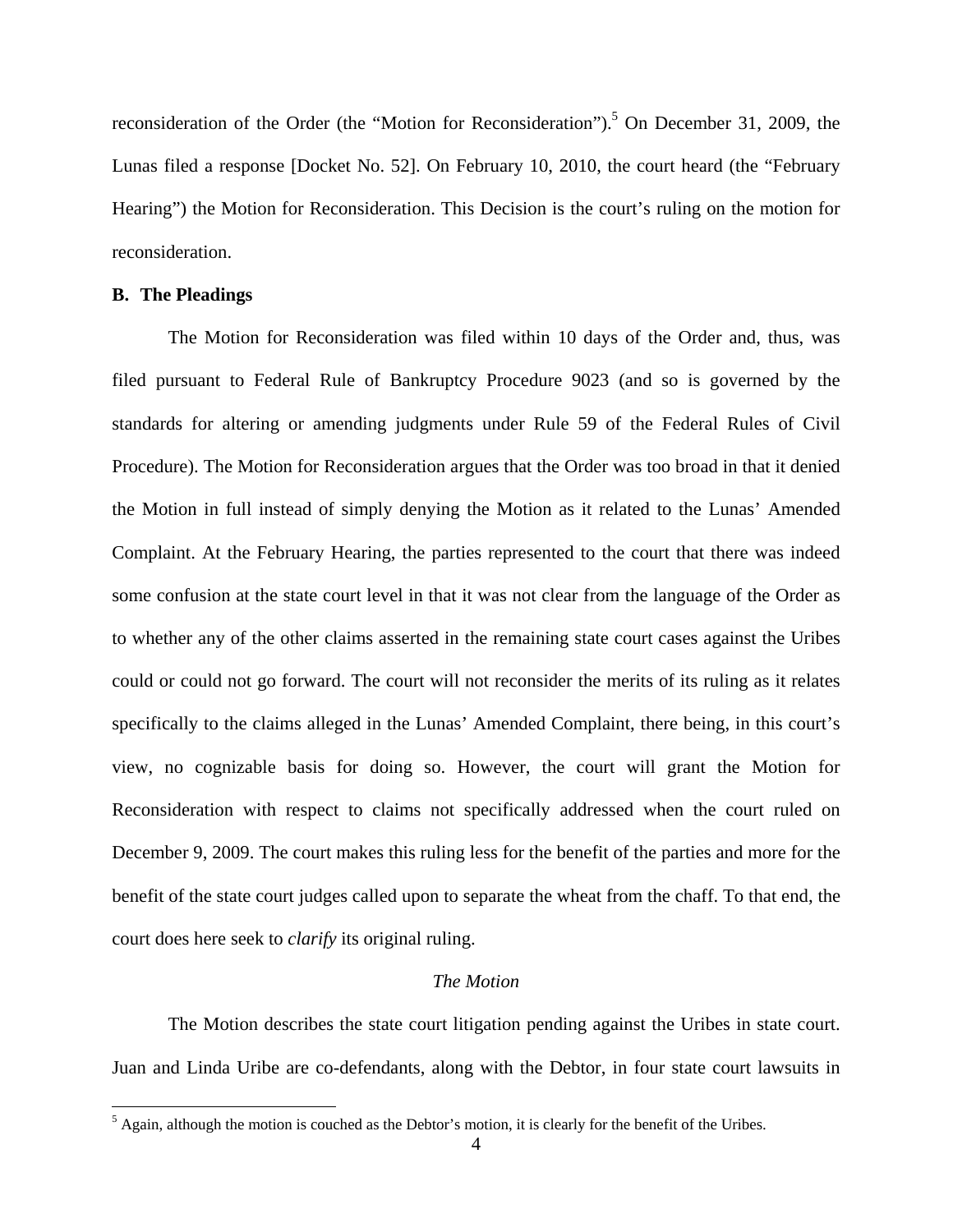which the plaintiffs are (a) Rene and Gabriela Luna (filed in 2006), (b) Juan Licon d/b/a National Carpet, (c) Jaguar Investments, Ltd., and (d) Javier Carrera (Mr. Carrera is being sued by Nick Delgado; Carrera filed a third-party complaint against Mr. Uribe) (together, the court will refer to the four state court plaintiffs as the "State Court Plaintiffs"). The Uribes attached the various state court complaints as exhibits D through G, respectively, to the Motion (although since the Lunas handed up their Amended Complaint at the October Hearing, the original complaint as attached to the Motion was no longer a live pleading). Other than the Lunas, no other state court plaintiff filed any pleadings in this bankruptcy case, much less supplied this court with copies of any relevant pleadings different from those submitted by the Uribes. Therefore, the only papers that this court has to use for its analysis as to whether the respective claims against the Uribes assert estate claims are the various complaints attached to the Motion.<sup>6</sup>

## *The Lunas' Response and the Uribes' Reply*

Although the Lunas filed a response to the Motion, and the Uribes filed a reply, the court carefully considered and ruled on these pleadings at the December 9, 2009 hearing. To the extent any party needs clarity as to whether the Lunas' claims as alleged in the Amended Complaint are property of the estate, the court directs that party's attention to the Transcript. To avoid confusion, it is best that this court not try here to either summarize those pleadings or restate its ruling as to the Lunas' claims in the Amended Complaint. Instead, any interested party (or any state court judge) is invited to review the court's analysis as set out in the Transcript, with respect to the claims urged by the Lunas in the Amended Complaint.

<sup>&</sup>lt;sup>6</sup> The court can only rule on the causes of action alleged in the pleadings that have been presented to the court for its review. The court cannot speculate (much less rule) on what other causes of action, whether in pleadings not furnished to this court, or in future pleadings, might or might not constitute property of the bankruptcy estate. As noted later in this decision, while this court has exclusive jurisdiction over property of a bankruptcy estate, it does *not* have exclusive jurisdiction to *determine* what is or is not property of the estate. *See* 28 U.S.C. § 1334(b). It is hoped that, should future questions arise, this decision will give the state court some guidance in how to resolve those questions.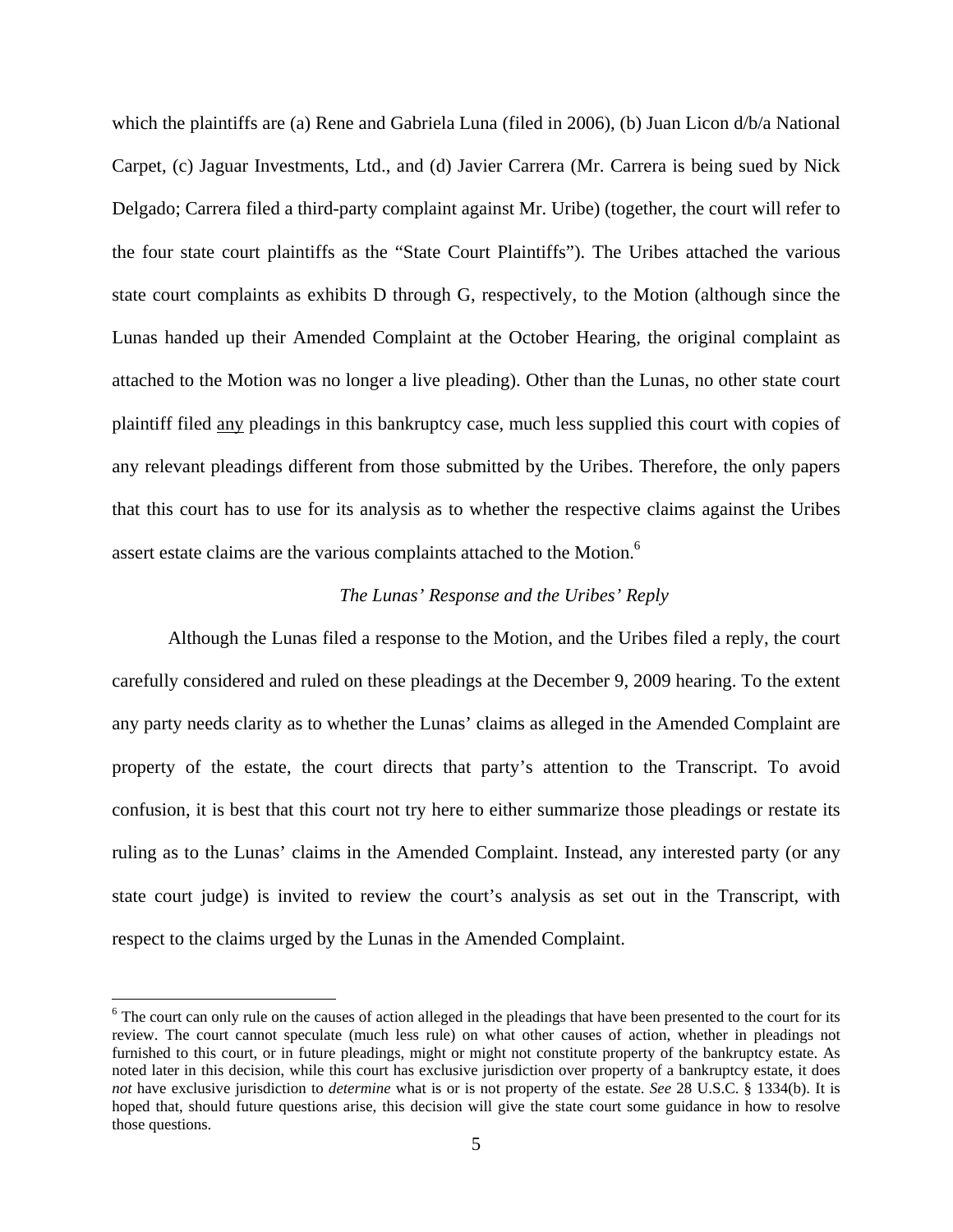### **C. Analysis**

Before proceeding to the merits, the court is first constrained to address the question whether the Uribes have standing (or had standing) to bring either the Motion or the Motion for Reconsideration. Although the pleading purports to have been filed by "the debtor," the reality is that it was (and could only have been) brought by the Uribes. The debtor, a corporate entity, is no longer free to bring an action in its own name. It is in bankruptcy. The only person authorized to seek any relief for "the debtor" at this stage is the chapter 7 trustee. The corporate debtor, unlike individual debtors, has no existence outside of bankruptcy. *See In re Herberman*, 122 B.R. 273, 279 (Bankr. W.D.Tex. 1990). Thus, when "the debtor" filed this Motion, the court treated it for what it actually was – a filing by the Uribes, who were the former principals and former owners of the debtor. But that still leaves the question of standing unresolved, because the gravamen of the Motion was the assertion that the causes of action being asserted against the Uribes were actually property of the bankruptcy estate, and their continued pursuit, it was suggested, violated the automatic stay as impermissible attempts to exercise control over property of the bankruptcy estate. *See* 11 U.S.C. § 362(a)(5). The Uribes, of course, are not the chapter 7 trustee, the party with the right to defend the estate from incursions on its property. And standing is jurisdictional. If the party bringing an action lacks standing, then the court lacks subject matter jurisdiction to hear the dispute. *See In re United Operating Co.*, 540 F.3d 351,  $354-55$  ( $5^{\text{th}}$  Cir. 2008).

The Uribes as creditors of the Debtor did have standing to bring the Motion. *See St. Paul Fire & Marine Ins. Co. v. Labuzan, et. al.*, 579 F.3d 533 (5th Cir. 2009). In *Labuzan*, the Fifth Circuit ruled that the automatic stay and its benefits are not just for the benefit of the debtor and the trustee, but also for the benefit of creditors of the estate. Labuzan, in that case, was both a former owner and a creditor of the corporate entity that filed for chapter 11 bankruptcy relief.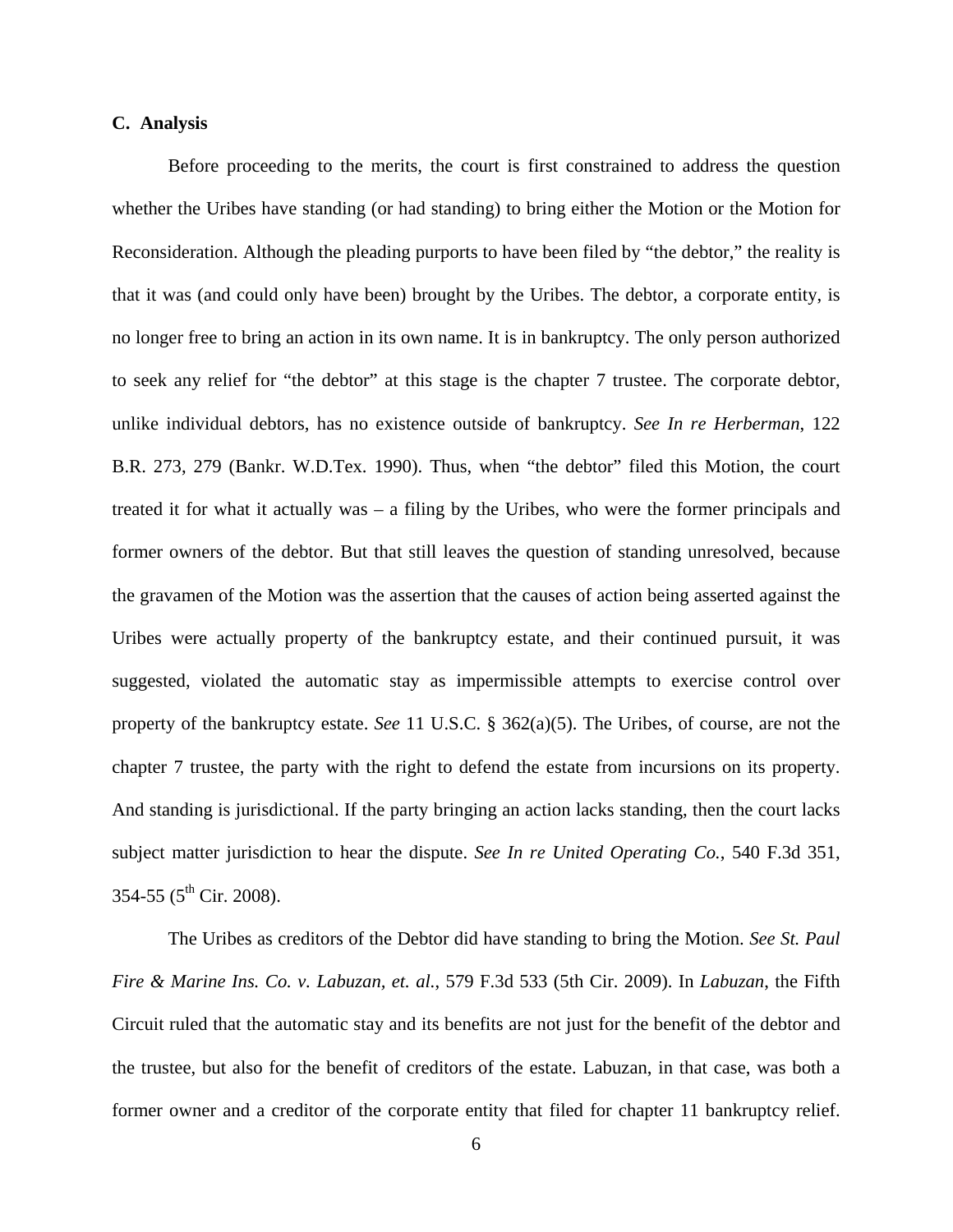Labuzan claimed that St. Paul Fire & Marine Insurance, the issuer of the bond on a project on which the corporate debtor was the contractor, had by its actions violated the automatic stay, forcing the failure of the chapter 11 debtor and its conversion to chapter 7. Labuzan sought damages both in his capacity as former owner and as a creditor of the company (he was a guarantor on the bond). The Fifth Circuit declined to afford standing to Labuzan in his capacity as equity owner, but found that, as a creditor, he was entitled to the benefits of the automatic stay – and so also entitled to pursue a cause of action against a party whose stay violation resulted in damages to him as a creditor. The Uribes here also have creditor claims back against Caspri and so, under *Labuzan,* also have standing to seek redress for stay violations.7

It is uncontested that any *alter ego* type claims – a claim for an alter ego remedy, a fraudulent transfer claim, a denuding claim, a corporate fund claim – are property of the bankruptcy estate. *In re S.I. Acquisition, Inc.*, 817 F.2d 1142 (5th Cir. 1987). If such causes of action are asserted by any of the plaintiffs in any of the four lawsuits against the Uribes, those actions cannot be pursued. They were already settled by the trustee of the Caspri bankruptcy estate, as property of that estate.

The Fifth Circuit said in *Torch Liquidating Trust v. Stockstill, et. al.*, 561 F.3d 377, 386 (5th Cir. 2009) that creditors also may have a derivative cause of action against the principals of a corporation if the corporation was insolvent. Any such derivative claims also belong to the bankruptcy estate, and can only be asserted by a creditor as and when that creditor receives permission to assert estate claims on the estate's behalf. *See In re Louisiana World Exposition*, 858 F.2d 233 ( $5<sup>th</sup>$  Cir. 1988). In this case, it would be pointless for any of these plaintiffs to seek

 $<sup>7</sup>$  The Uribes also have standing for another reason. They have an actual pecuniary interest in the question of</sup> ownership of these lawsuits, because they settled with the trustee. If they are to be sued again on causes of action which they already settled, then they would be forced to pay twice on the same cause of action. An actual pecuniary interest in the outcome of a given dispute is ordinarily sufficient to confer standing. *See In re Coho Energy Inc.*, 395 F.3d 198, 202 ( $5<sup>th</sup>$  Cir. 2004) (there must be a causal nexus between act and injury such that the person was directly and adversely affected pecuniarily by the orders of the bankruptcy court).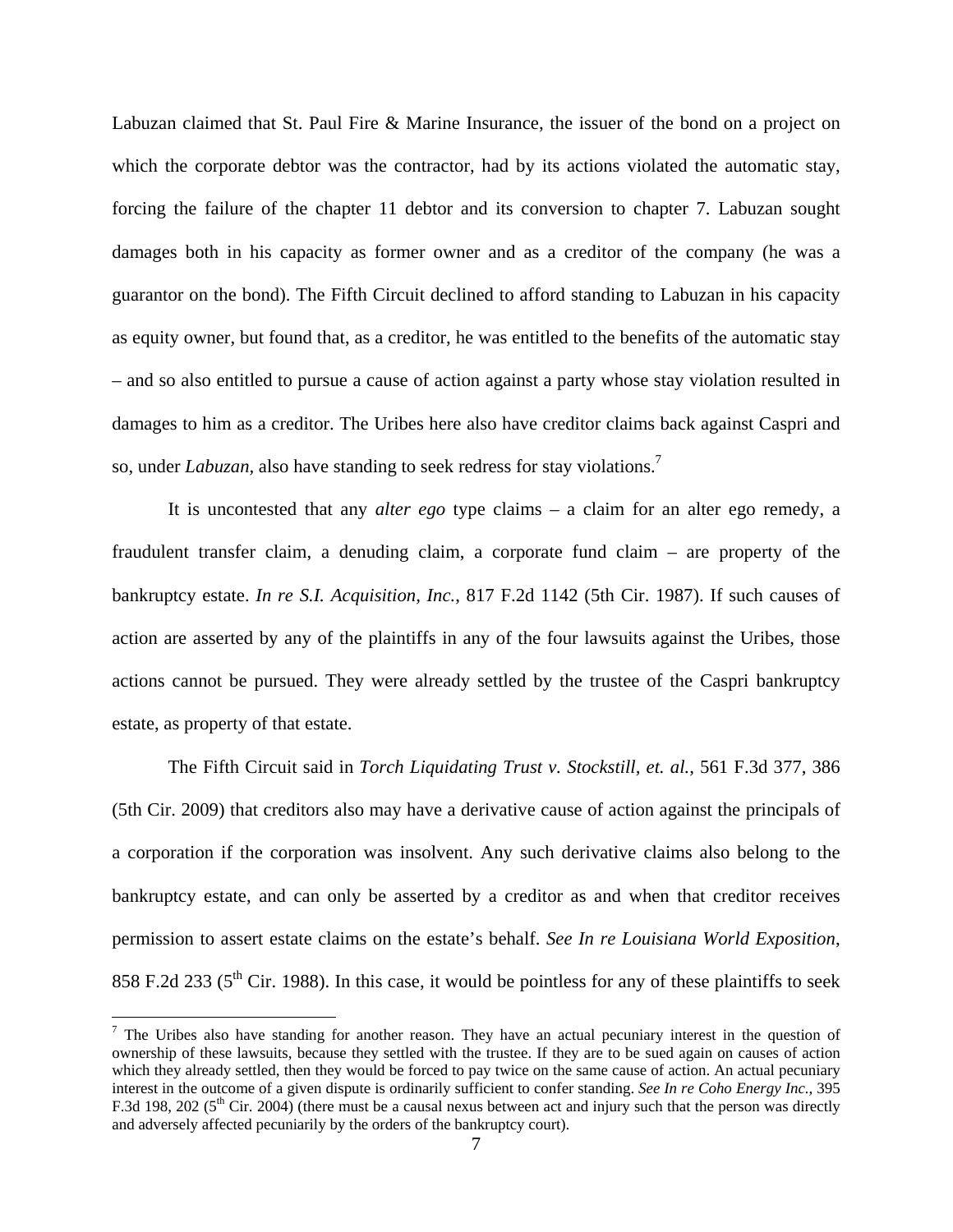such permission – the causes of action, if they existed, were sold by the trustee via his settlement with the Uribes.

Here is what the Fifth Circuit has to say about whether a given cause of action belongs to the bankruptcy estate or to a shareholder or creditor:

Whether a particular state cause of action belongs to the estate depends on whether under applicable state law the debtor could have raised the claim as of the commencement of the case. As part of this inquiry, we look at the nature of the injury for which relief is sought. If a cause of action alleges only indirect harm to a creditor (i.e., an injury which derives from harm to the debtor), and the debtor could have raised a claim for its direct injury under the applicable law, then the cause of action belongs to the estate. Conversely, if the cause of action does not explicitly or implicitly allege harm to the debtor, then the cause of action could not have been asserted by the debtor as of the commencement of the case, and thus is not property of the estate.

*Schertz-Cibolo-Universal City v. Wright (In re Educators Group Health Trust)*, 25 F.3d 1281,

1284 (5th Cir. Tex. 1994). Direct claims are those that belong only to individual creditors or shareholders and "exist independently of claims owned by the corporation…" *Medlin v. Wells Fargo Bank, N.A. (In re I.G. Service, Ltd., et. al.)*, 2008 Bankr. LEXIS 818, at \*12 (Bankr. W.D. Tex. Mar. 19, 2008) (Clark, B.J.); *see also Matter of Seven Seas Petroleum, Inc.*, 522 F.3d 575, 584 ( $5<sup>th</sup>$  Cir. 2008). These types of claims do not belong to the corporation and, by the same token, cannot be labeled 'derivative' claims because they do not hinge on a director's or officer's duty to the corporation itself. *See In re Seven Seas*, 522 F.3d at 584; *In re I.G. Service, Ltd.*, et. al., 2008 Bankr. LEXIS 818, at \*11. Instead, these types of claims arise due to a direct duty that is owed to a shareholder or creditor, as the case may be, by the officer or director. *In re I.G. Service, Ltd., et. al.*, 2008 Bankr. LEXIS 818, at \*11 & n. 8; *see also N. Am. Catholic Educ. Programming Found., Inc. v. Gheewalla*, 930 A.2d 92, 103 (Del. Supr. 2007). Notably, "[w]hether a particular state-law claim belongs to the bankruptcy estate depends on whether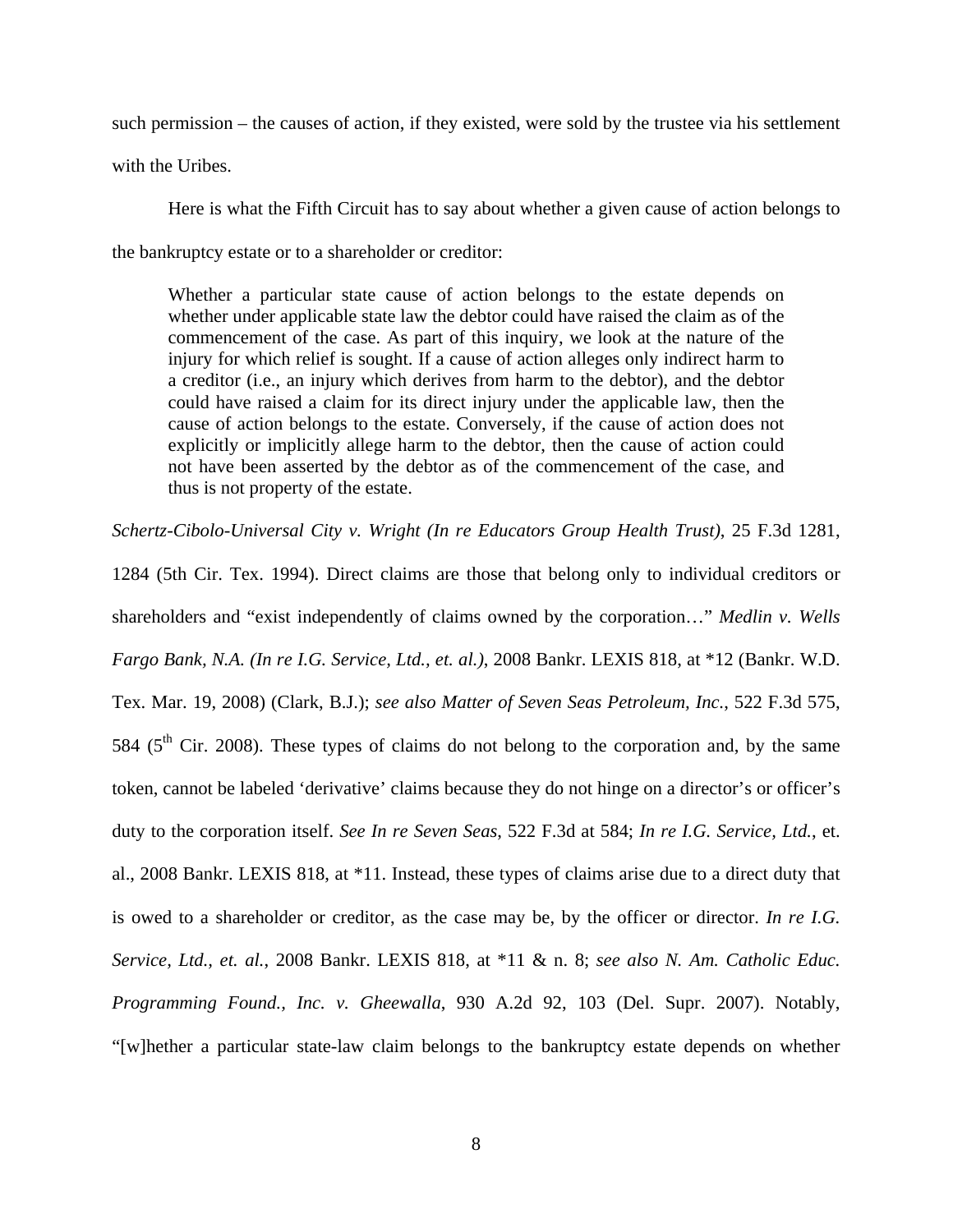under applicable state law the debtor could have raised the claim as of the commencement of the case." *Seven Seas*, 522 F.3d at 584.

Thus, whether any of the State Court Plaintiffs' claims asserted against the Uribes can go forward depends upon whether the causes of action asserted by them are direct causes of action. The court is not delving into the merits of any of the causes of action. For our purposes, that is largely irrelevant. Our sole concern is whether the causes of action are in fact property of the estate that were already settled by the trustee in this bankruptcy case.

#### *Additional State Court Claims of the Lunas Filed After The Order Was Entered*

 At the February Hearing it came to light that the Lunas had further amended their Amended Complaint and now allege additional claims against the Uribes, raised after the court ruled on the Motion on December 9, 2009. The court did not have these claims before it at that time, and it is inappropriate for the court to consider them now, on a motion for reconsideration. By its nature, a motion for reconsideration asks a court to reexamine its ruling with respect to what was before it at that time. These newly amended pleadings were not before the court in October when the court considered the evidence and arguments of the parties. Nor were they before the court at the time of its ruling on December 9, 2009. On a motion for reconsideration, they are not before the court either. The court leaves it to the state court to determine whether these newly asserted causes of action were or were not property of the estate, using the decisional matrix that this court laid out in its December 2009 ruling. *See* note 6 *supra; see also*  discussion *supra.*

#### *State Court Claims of Juan Licon dba National Carpet*

 The complaint by Juan Licon d/b/a National Carpet ("Licon") is pretty bare bones. The defendants in the Licon complaint are Caspri Corporation d/b/a Optimus Construction, Juan Uribe d/b/a Team Juan Uribe and Linda Uribe fka Linda Alcazar. Licon asserts two causes of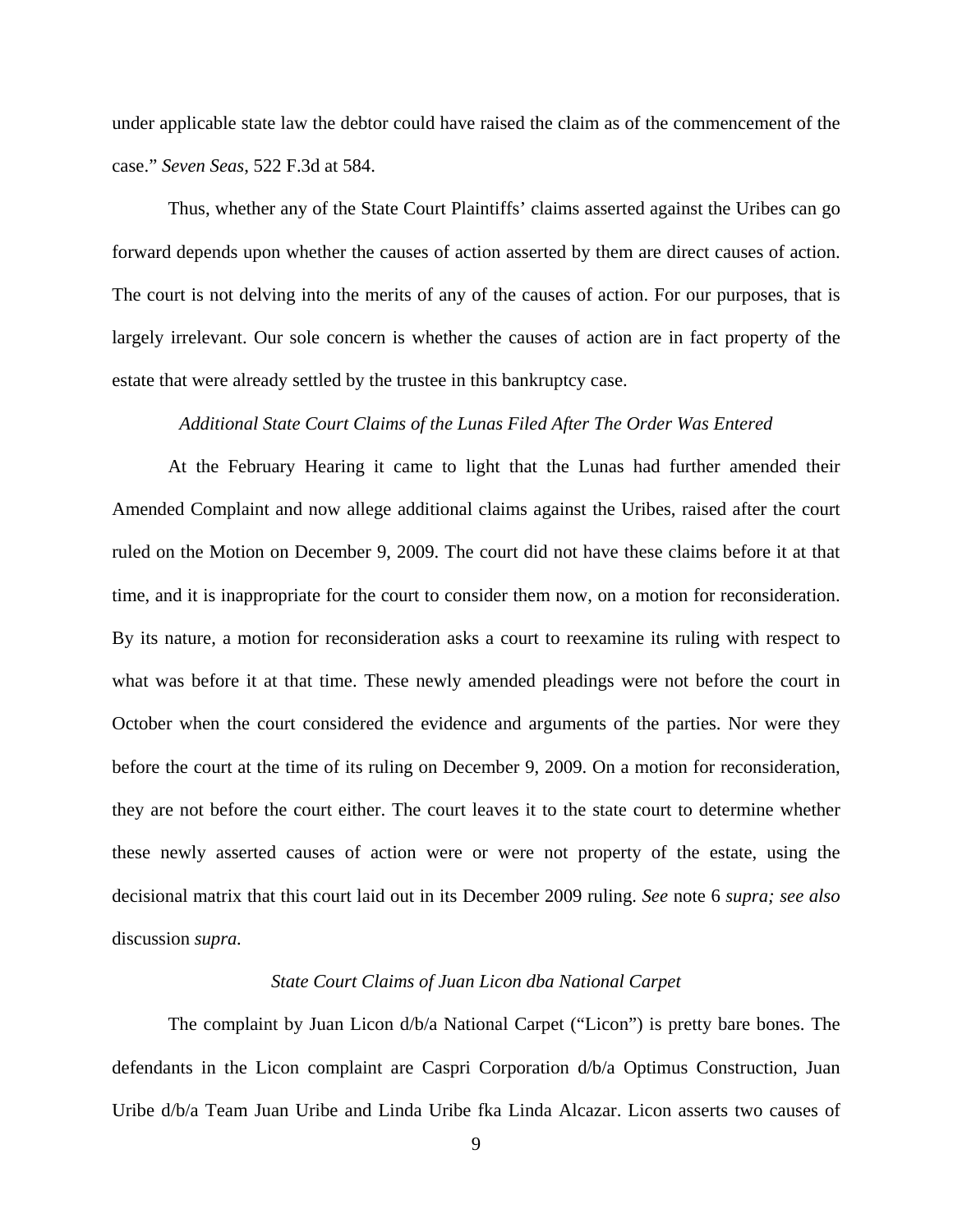action: breach of contract and fraud. Licon asserts both his claims against "the Defendants." He does not distinguish between Caspri and the Uribes. For our purposes, that does not matter.

To the extent Licon is suing the Debtor directly, both the breach of contract claim as well as the fraud claim are obviously stayed and cannot go forward in state court. Licon can file a proof of claim in the bankruptcy case, and the claim will be handled there, to the extent there are any assets to satisfy the claim. If the breach of contract claims and/or the fraud claims are asserted against the Uribes via the device of an alter ego cause of action, that claim cannot be pursued because that claim belonged to the bankruptcy estate and the trustee already settled that claim. In *In re Educators Group Health Trust*, the Fifth Circuit held that plaintiffs' causes of action

based on fraud, and conspiracy to commit fraud (to the extent that these claims are based on alleged false misrepresentations to the plaintiff school districts) … claims based on negligence (to the extent that these claim allege a breach of a duty of care owed to the plaintiff school districts) … the claim that the defendants negligently misrepresented the financial status of EGHT to the plaintiff school districts…

were direct claims that were held by the creditors, not the estate. *Schertz-Cibolo-Universal City* 

*v. Wright (In re Educators Group Health Trust),* 25 F.3d 1281, 1286 (5<sup>th</sup> Cir. 1994). Therefore, if Licon is asserting breach of contract and/or fraud directly against the Uribes, based on a direct relationship between the Uribes and Licon, then those claims never belonged to the estate and were not sold by the Trustee. *See e.g.*, *Jackson v. Cherry (In re Cherry)*, 2006 Bankr. LEXIS 2942, at \*14-15 (Bankr. S.D. Tex. Oct. 25, 2006);<sup>8</sup> *In re Educators Group Health Trust*, 25 F.3d

<sup>&</sup>lt;sup>8</sup> In *Cherry*, the plaintiffs were suing the owners of the debtor based upon a separate contract that existed between those parties. The defendants argued that the claim was property of the estate. 2006 Bankr. LEXIS 2942, at \*12-13. The court in *In re Cherry* said it thusly:

The Participation Agreement constituted a contract between Cherry and the other members of BLLC including BRH, BPC and Stephens Investment Company. The Plaintiffs have alleged that Cherry's transfer of interest in certain oil and gas wells to CPI for little or no consideration constitutes a breach of the Participation Agreement. This breach allegedly caused 'a diminution of the assets of BLLC and thereby to the members.' (Compl. P 69). The Plaintiffs in this action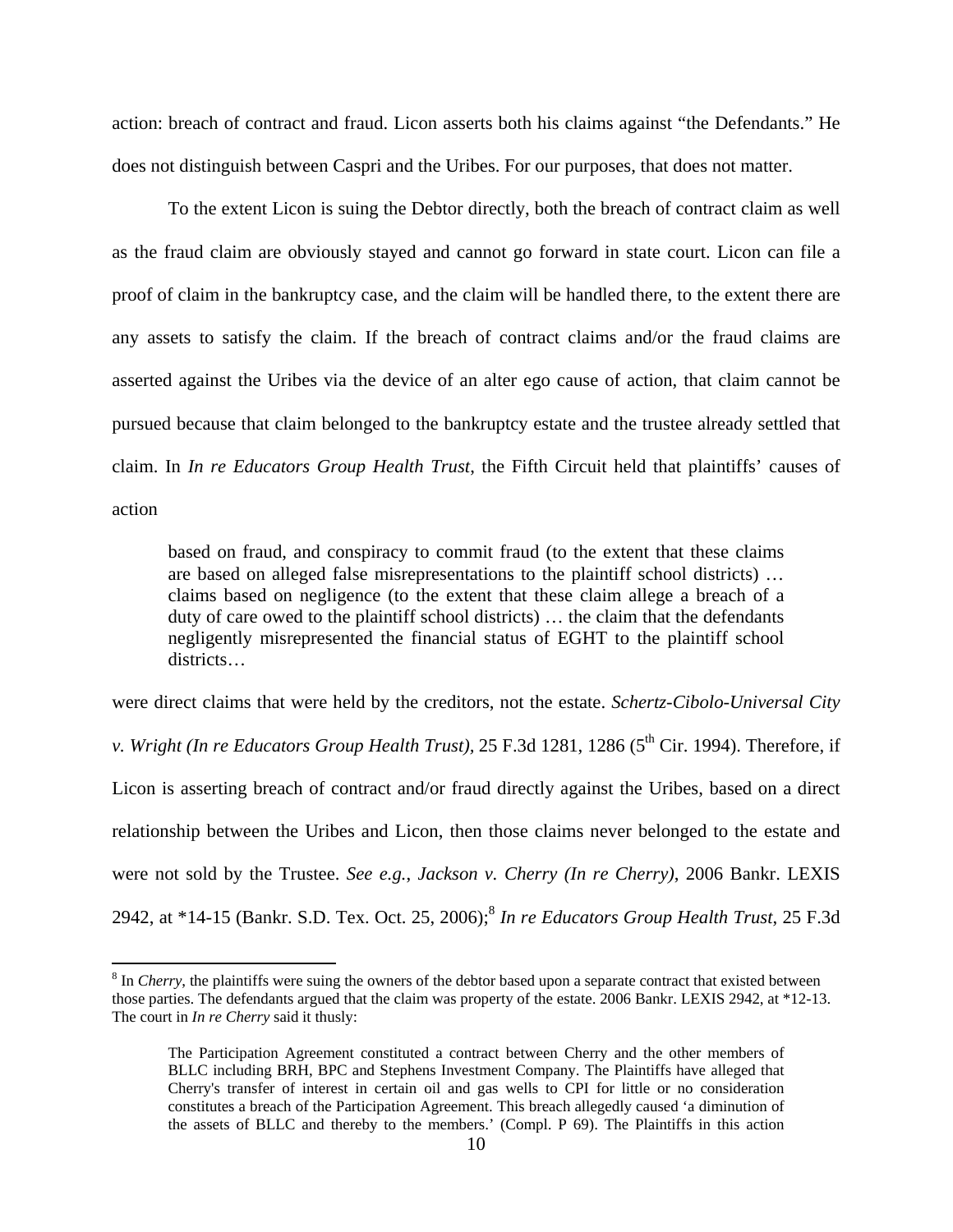at 1286. Nor would Licon's direct claims be stayed by the Bankruptcy Code's automatic stay, as they are neither an impermissible attempt to exercise control over property of the estate (*i.e.*, Caspri) nor an impermissible commencement or continuation of an action to recover a claim against the bankruptcy estate (*i.e.*, Caspri). They are actions against two non-debtors, the Uribes, based on direct claims against them, and may proceed in state court. Of course, if Licon is suing the Uribes on a theory that the Uribes are personally liable to Licon because the Uribes used "their power of control [over the Debtor] for their personal benefit rather than that of the corporation…," *Schimmelpenninck v. Byrne (In re Schimmelpenninck)*, 183 F.3d 347, 355 n. 11 (5th Cir. Tex. 1999), then those actions were property of the estate, were settled by the trustee, and may not now be asserted by Licon. In other words, for Licon's claims to be direct claims they must be based upon some direct relationship between Licon and the Uribes. They cannot be claims based solely upon the Uribes' status as officers and/or directors of the Debtor.

### *State Court Claims of Jaguar Investments*

 Jaguar Investments' ("Jaguar") complaint is also pretty meager. The defendants in the Jaguar complaint are Caspri Corporation d/b/a Optimus Construction, and Juan Uribe. Jaguar also asserts its claims against "the Defendants." Jaguar asserts one cause of action against the Defendants: breach of contract. Additionally, Jaguar specifically states that it would "show Defendant Caspri is not a bona fide corporation but is instead merely the alter ego of Defendant Juan Uribe. Plaintiff therefore sues Defendant Juan Uribe for all of the conduct identified above." Clearly, under Fifth Circuit precedent, alter ego claims are property of the bankruptcy estate and may not be asserted by creditors. *See e.g. In re S.I. Acquisition, Inc.*, 817 F.2d 1142

include BRH, BPC and Stephens Investment Company. These Plaintiffs were direct beneficiaries of the Participation Agreement and have properly alleged they have suffered damages as a result of Cherry's alleged breach of contract.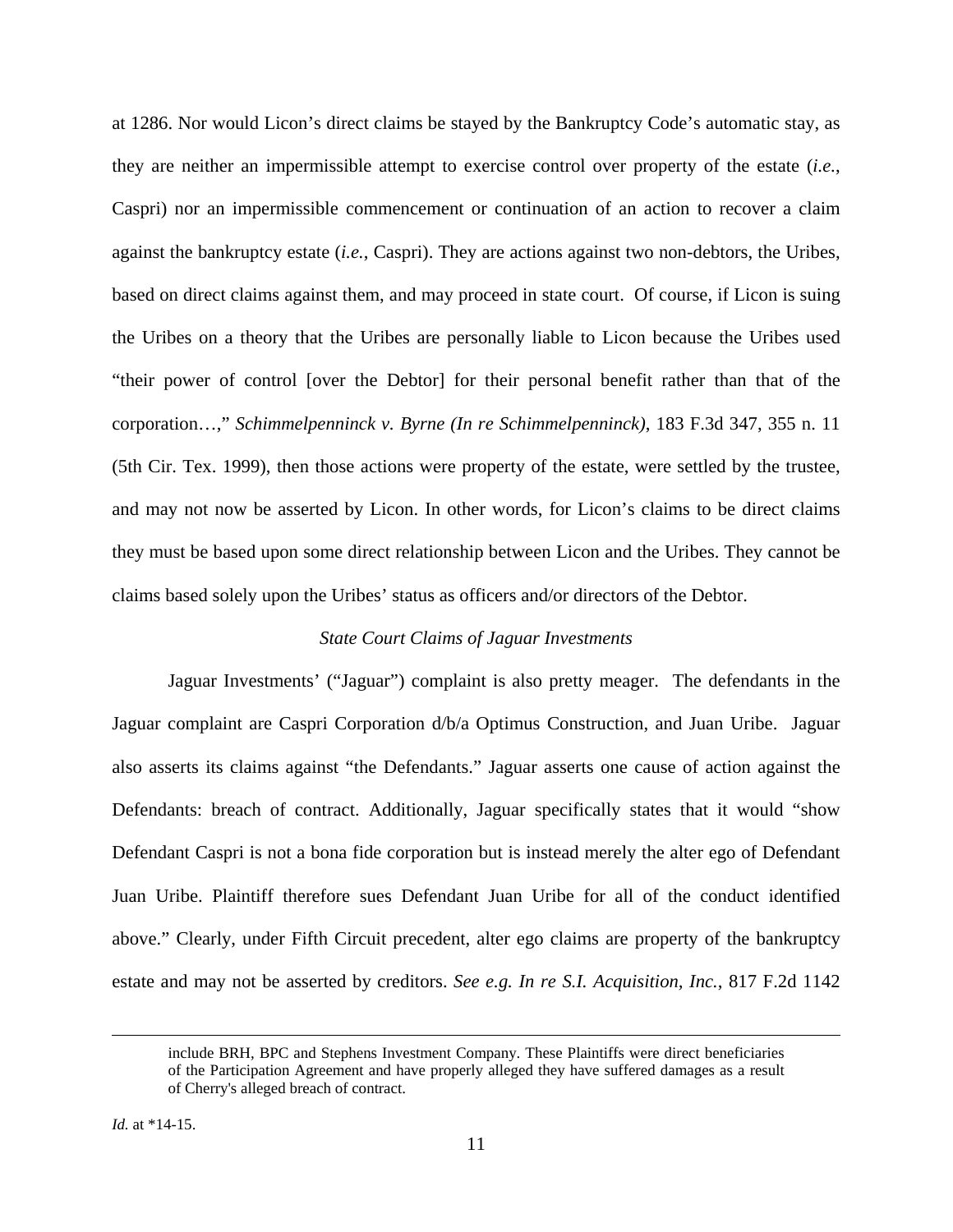(5th Cir. 1987); *In re Schimmelpenninck*, 183 F.3d 347 (5th Cir. Tex. 1999). It seems pretty clear that Jaguar's complaint may not go forward in state court. Indeed, Jaguar's complaint may not go forward anywhere. The Trustee owned the cause of action, and has already settled it. Jaguar's direct claim against Caspri is of course stayed, though Jaguar is free to file a proof of claim so that it can participate in any distribution the trustee might make there. If, however, Jaguar has a direct claim against Juan Uribe, one that does not require resort to doctrines such as alter ego, then Jaguar may proceed in state court, just as the Lunas are now proceeding.

### *State Court Third-Party Claims of Javier Carrera d/b/a Carrera Design Consultants*

 In this third-party complaint, Javier Carrera d/b/a Carrera Design Consultants ("Carrera"), sued Juan Uribe, individually, alleging two causes of action: either indemnification or contribution. Here, the only defendant is Juan Uribe, individually. The Carrera complaint states that Carrera was sued by Nick Delgado and Nick Delgado d/b/a Delgado Doniphan Partners, L.P. ("Delgado") for breach of contract, fraud in the inducement of contract, fraud, conspiracy to fraud (together with Caspri Corporation, the Debtor), and negligent misrepresentation. Carrera's complaint is not the model of clarity; the allegations presented in Carrera's complaint are as follows. Delgado sued Carrera in December 2007 as a result of the stoppage of a project, presumably a construction project. At the time it was stopped, the project was 85% complete. According to Carrera's complaint, when the project stopped, Juan Uribe "[i]ndividually, unconditionally promised Plaintiff, NICK DELGADO d/b/a DELGADO DONIPHAN PARTNERS, L.P. to complete that project and … URIBE even brought in a new team of superintendents and construction engineers, for such completion." Apparently, Uribe represented to Delgado that the project would be complete in two months. Uribe and his employees showed up a couple of times, but then stopped working on the project, which was never completed. The project was financed by First Savings Bank with an initial budgeted cost of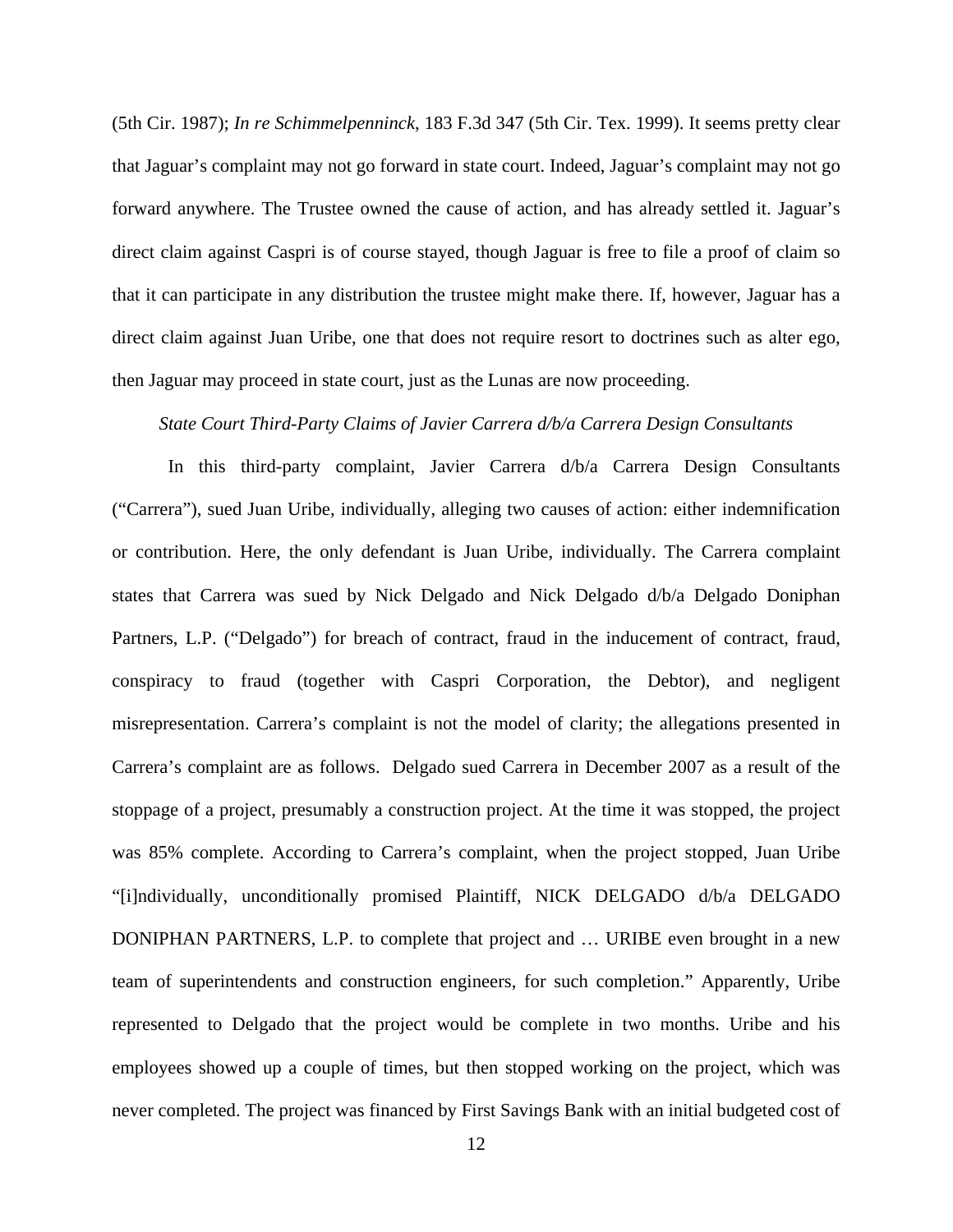\$870,500.<sup>9</sup> Of the original amount, at the time the project stalled there was \$105,706.67 remaining.

 As noted above, Carrera is suing Uribe for indemnity and/or contribution. Carrera first denies that he is liable to Delgado on any theory of liability. But, Carrera then states that, to the extent he is found liable to Delgado, then he is entitled to either indemnification or contribution from Uribe for any amounts he ends up owing Delgado.

 In the Motion, Uribe asserts that the Carrera complaint is all about the \$105,000 in undrawn funds remaining from the original project loan. Uribe states in the Motion that the loan had been approved for the project with Caspri as the builder. Carrera was the architect who was to monitor and approve Caspri's draws. Uribe says: "[L]eft out altogether from the third-party complaint, is the legal basis for how URIBE was somehow no longer acting as CASPRI CORPORATION, though using its funds, on its job, and, by implication, spending them for something other than the completion of the contract. One cannot "get there from here," without having to resort to either a theory of alter ego, fraudulent transfer, or denuding the corporation – theories which would enlarge the bankruptcy estate for the benefit of *all* its creditors." *Motion*, at 4. For this reason, Uribe believes that Carrera's theories of liability are property of the estate and cannot be asserted.

 The analysis in this case does not differ from the analysis of the causes of action alleged in Jaguar's and Licon's complaint. It is not clear from Carrera's complaint the exact nature of the relationship being alleged between Carrera and Uribe when Uribe is said to have promised that the project would be complete in two months. Was Uribe acting on behalf of Caspri or himself individually? In other words, did Uribe, individually, enter into a separate agreement with

<u>.</u>

 $9$  Additional costs sprang up: the project was expanded to build 6,600 square feet for an adult day care center and an additional \$62,000 was needed for utility connections. These costs were funded separately.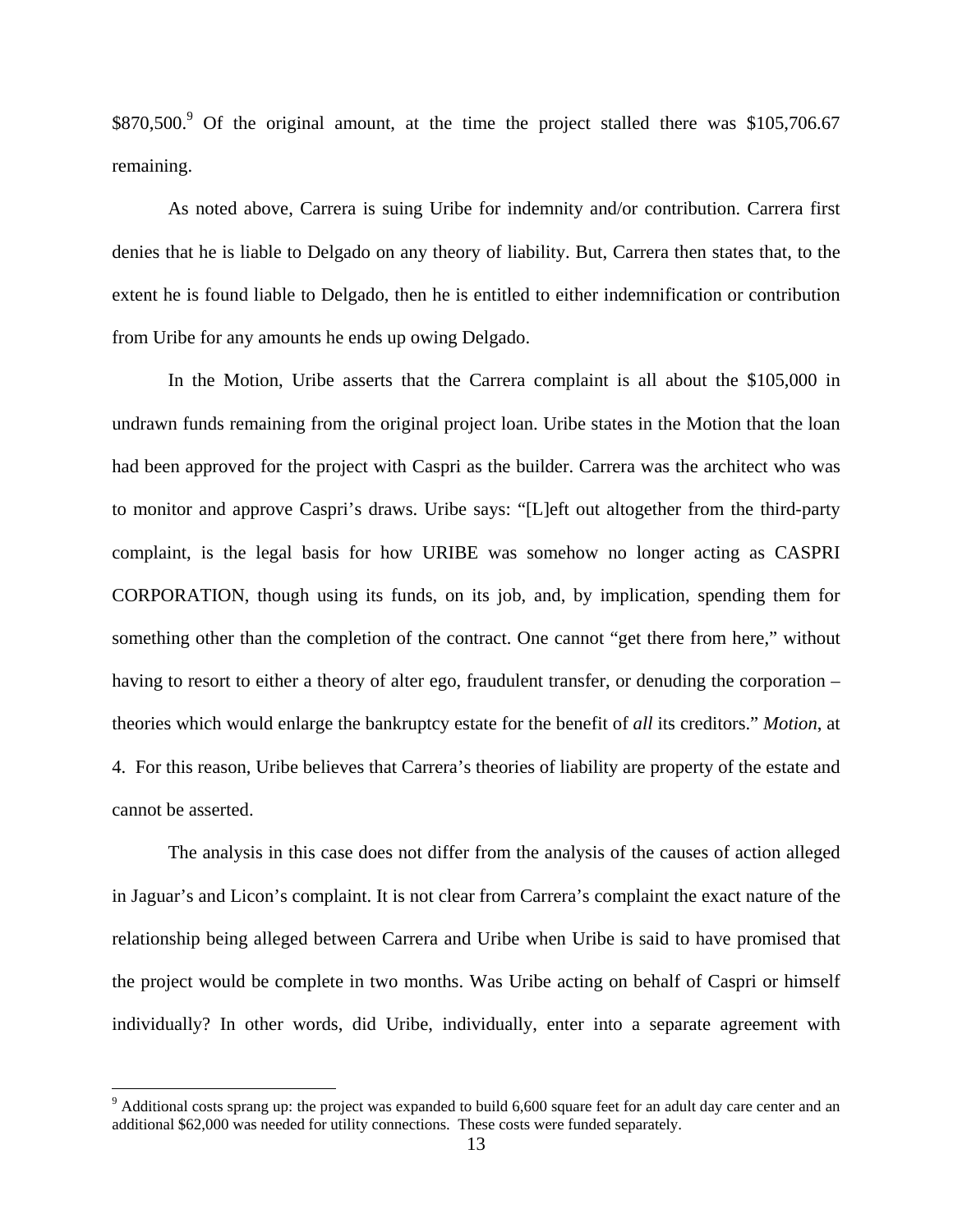Carrera for the completion of the project? If so, then Carrera would be alleging both the creation of a new contract between Uribe and Carrera, and the subsequent breach of that contract. If that is the allegation, then that cause of action belongs to Carrera, and was not settled by Caspri's trustee. If not, and Carrera named Uribe to, for instance, pierce the corporate veil, then the claim belongs to the estate and may not be asserted by Carrera. At this juncture, it is impossible to determine whether Carrera is suing Uribe individually or in Uribe's capacity as an officer and/or director of Caspri. However, all of the causes of action asserted in Delgado's complaint against Carrera can form the basis of a direct cause of action against Uribe, so long as a separate agreement or duty existed between Carrera and Uribe, individually (not as a representative of Caspri). Furthermore, if the allegation is that Uribe individually committed fraud, regardless whether he was acting for his own behalf or acting as agent for Caspri, Uribe may be liable individually. *See In re Educators Group Health Trust*, 24 F.3d 1281, 1285 ( $5<sup>th</sup>$  Cir. 1994).<sup>10</sup>

#### *Future State Court Litigation*

 The court granted the Motion to Reconsider solely as an accommodation to the state court judges that find themselves having to preside over the various lawsuits against the Uribes. The court has tried through this decision, to provide his colleagues on the state court bench with the analytical tools to be able to perform the relevant analysis on whether any other claims that might be filed by the State Court Plaintiffs (or, for that matter, any other state court plaintiff) were or were not property of the Debtor's estate. If a given cause action was, under Fifth Circuit law, property of the estate, then it belonged to the trustee of Caspri, and has already been settled.

<u>.</u>

<sup>&</sup>lt;sup>10</sup> Said the court there:

We do agree, however, with the plaintiff school district's contention that some of the causes of action allege a direct injury to themselves, which is not derivative of any harm to the debtor. For example, the plaintiff school districts allege in paragraph XI of the complaint that the defendants intentionally misrepresented to them the financial situation of EGHT, and that they materially relied on such representations to their detriment. To the extent that this cause of action and others allege a direct injury to the plaintiff school districts, they belong to the plaintiff school districts and not to the estate.

*Id.* A similar analysis would apply here.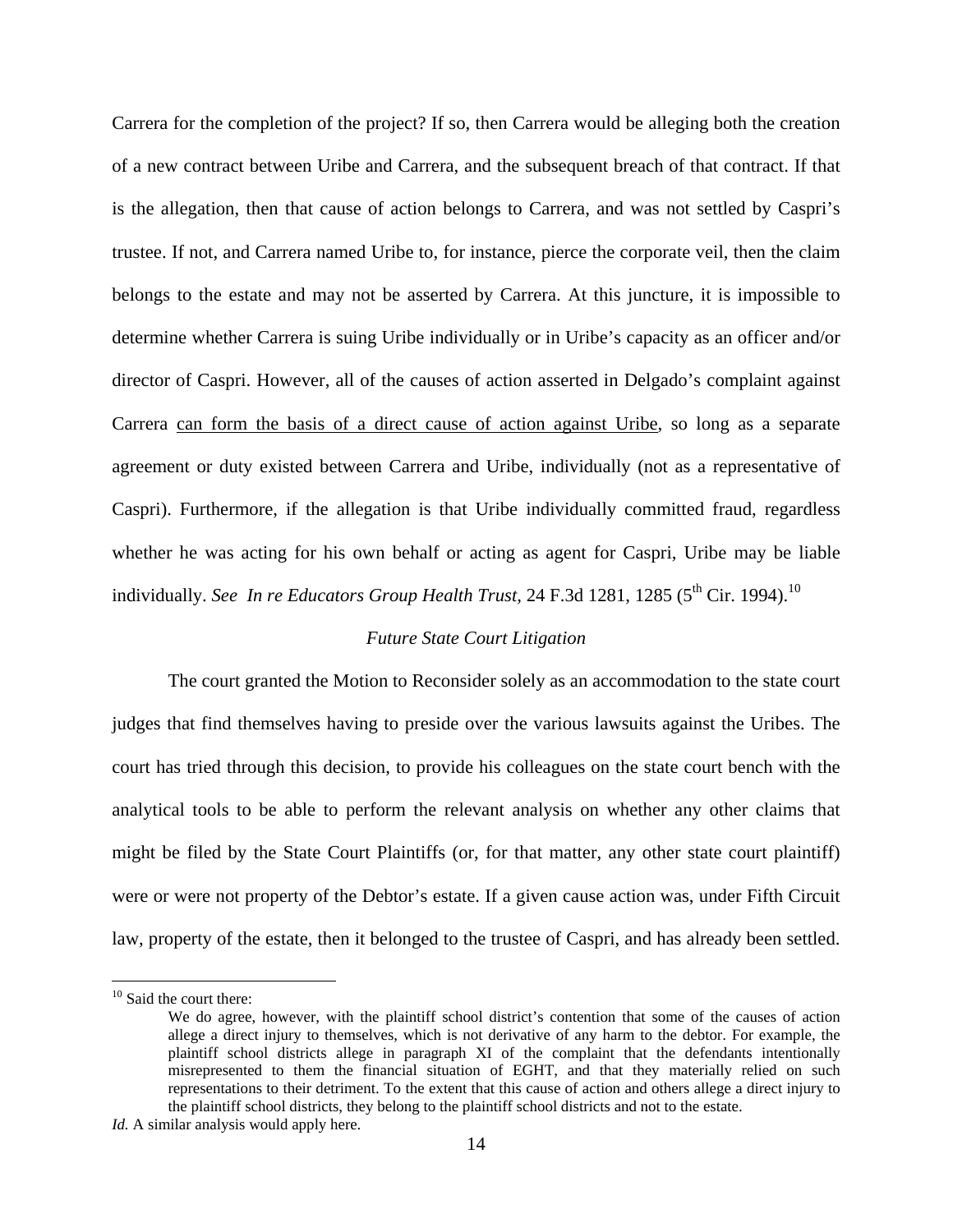It is not available to any of these plaintiffs. If it was not property of the estate, then it was not settled, and it can be asserted by plaintiffs against the Uribes. While the court appreciates that it has concurrent jurisdiction to make these determinations, it does not serve the interests of justice to have these parties ferrying back and forth between state and federal court to figure out who is allowed to do what. The state courts are equally equipped to analyze these pleadings in light of the Fifth Circuit's precedents, and hopefully this court's analysis will be of some assistance in that task. It makes eminently practical sense to leave further decisions to the state courts, so that the parties are not forced to pursue parallel appeals in state and federal court, with all the potential that has for inconsistent rulings and further confusion. This decision, then, is this court's "last word" on the subject. It is for this reason that the court declines to undertake an analysis of whether the Lunas' newly asserted claims – claims asserted after the court's December 9 ruling – constitute property of the estate. The court has confined its ruling here to the pleadings that were "before the court" as it were as of its ruling on December 9, 2009. Any further decisions regarding this issue are best left to the state courts.

### **D. Conclusion**

 The Motion to Reconsider was granted by the court solely for the purpose of clarifying the Order denying the Uribes' Motion. The court did not reconsider the December 9 ruling as it relates to the Lunas' causes of action as stated in their Amended Complaint. The court cannot, from the papers it has available to it, definitively say whether the claims asserted by Licon, Jaguar, or Carrera are or are not property of the estate. However, as Fifth Circuit precedent shows, so long as the State Court Plaintiffs are suing the Uribes for direct claims – that is, for breach of some direct duty that the Uribes had to each of these State Court Plaintiffs – the claims may go forward in state court since they never belonged to the bankruptcy estate and, therefore, could not have been settled by the Trustee.